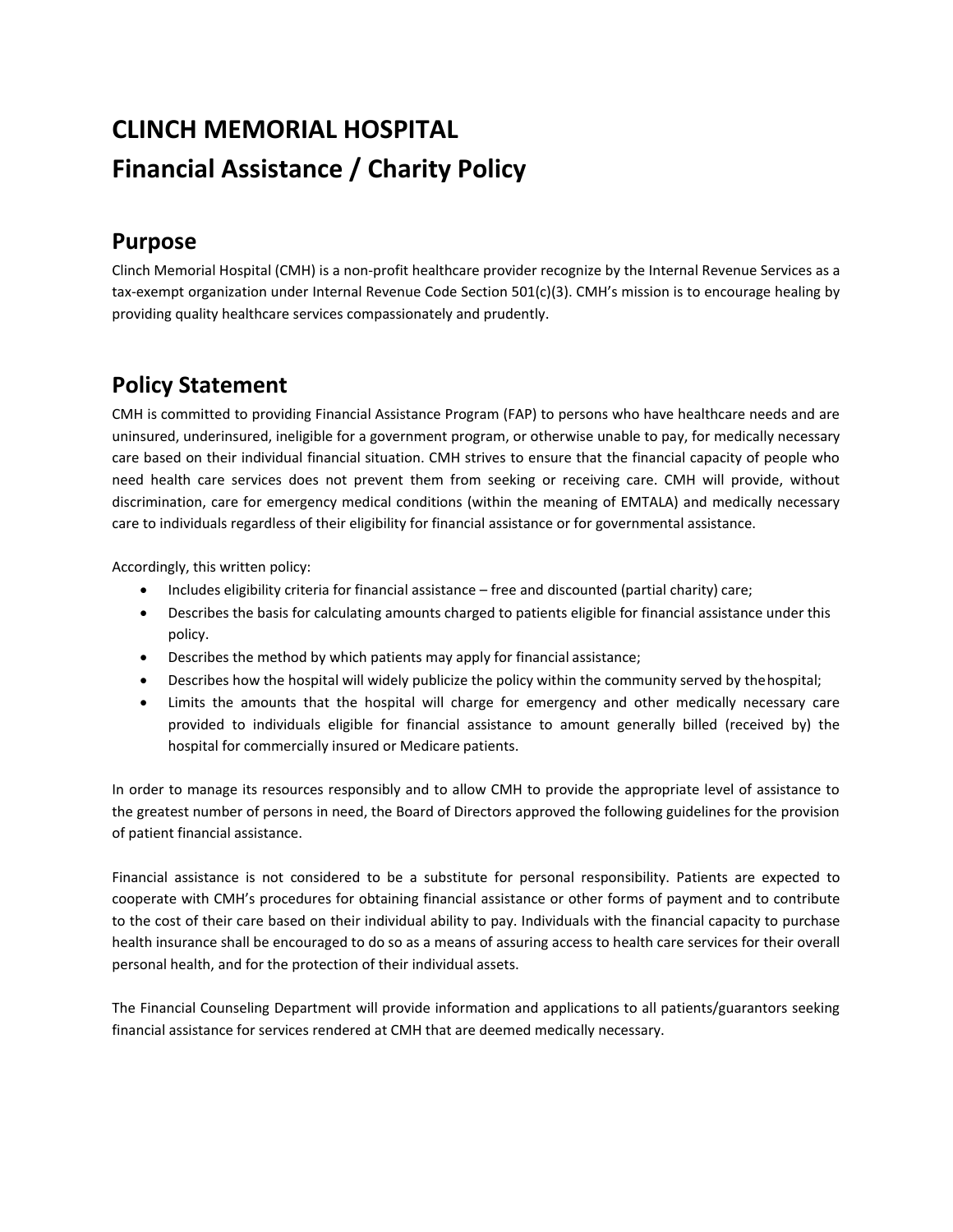Financial Counselors will discuss eligibility for Medical Assistance Programs through the Department of Family and Children Services and Social Security Administration. If eligibility is not met for any Medical Assistance Program, the financial Counseling Department will seek eligibility through CMH's FAP.

**A. Services Eligible Under This Policy**. For purposes of this policy, "financial assistance" refers to healthcare services provided by CMH without charge or at a discount to qualified patients. The following services are considered medically necessary and are eligible for financial assistance:

1. Emergency medical services provided in an emergency room setting or posing a threat to the patient's ongoing health or well-being;

2. Services for a condition which, if not promptly treated, would lead to an adverse change in the health status of an individual.

3. Non-elective services provided in response to life-threatening circumstances in a non-emergency room setting, and;

4. Medically necessary services evaluated on a case by case basis at CMH's discretion based on an examining physician's determination.

### **Patients may receive charges for services from certain non-hospital-based physicians/providers in the course of treatment who are not covered under the hospital's financial assistance plan. Those third parties not participating are:**

- Southland MD
- Southeast Georgia Gastroenterology

**B. Eligibility for Financial Assistance**. Eligibility for financial assistance will be considered for those individuals who are uninsured, underinsured, ineligible for any government health care benefit program, and who are unable to pay for their care, based on a determination of financial need in accordance with this FAP. The granting of financial assistance shall be based on an individualized determination of financial need, and shall not take into account age, gender, race, social or immigrant status, sexual orientation or religious affiliation. Each request for financial assistance will be reviewed independently and reviewed on a case-by-case basis.

### **C. Method by Which Patients May Apply for Financial Assistance**.

- 1. Financial need will be determined in accordance with procedures that involve an individual assessment of financial need; and may
	- a. Include an application process, in which the patient or the patient's guarantor are required to cooperate and supply personal, financial, and other information and documentation relevant to making a determination of financial need;
	- b. Include the use of external publically available data sources that provide information on a patient's or a patient's guarantor's ability to pay (such as credit scoring);
	- c. Include reasonable efforts by CMH to explore appropriate alternative sources of payment and coverage from public and private payment programs, and to assist patients to apply for such programs;
	- d. Take into account the patient's available assets, and all other financial resources available to the patient; and
	- e. Include a review of the patient's outstanding accounts receivable for prior services rendered and the patient's payment history.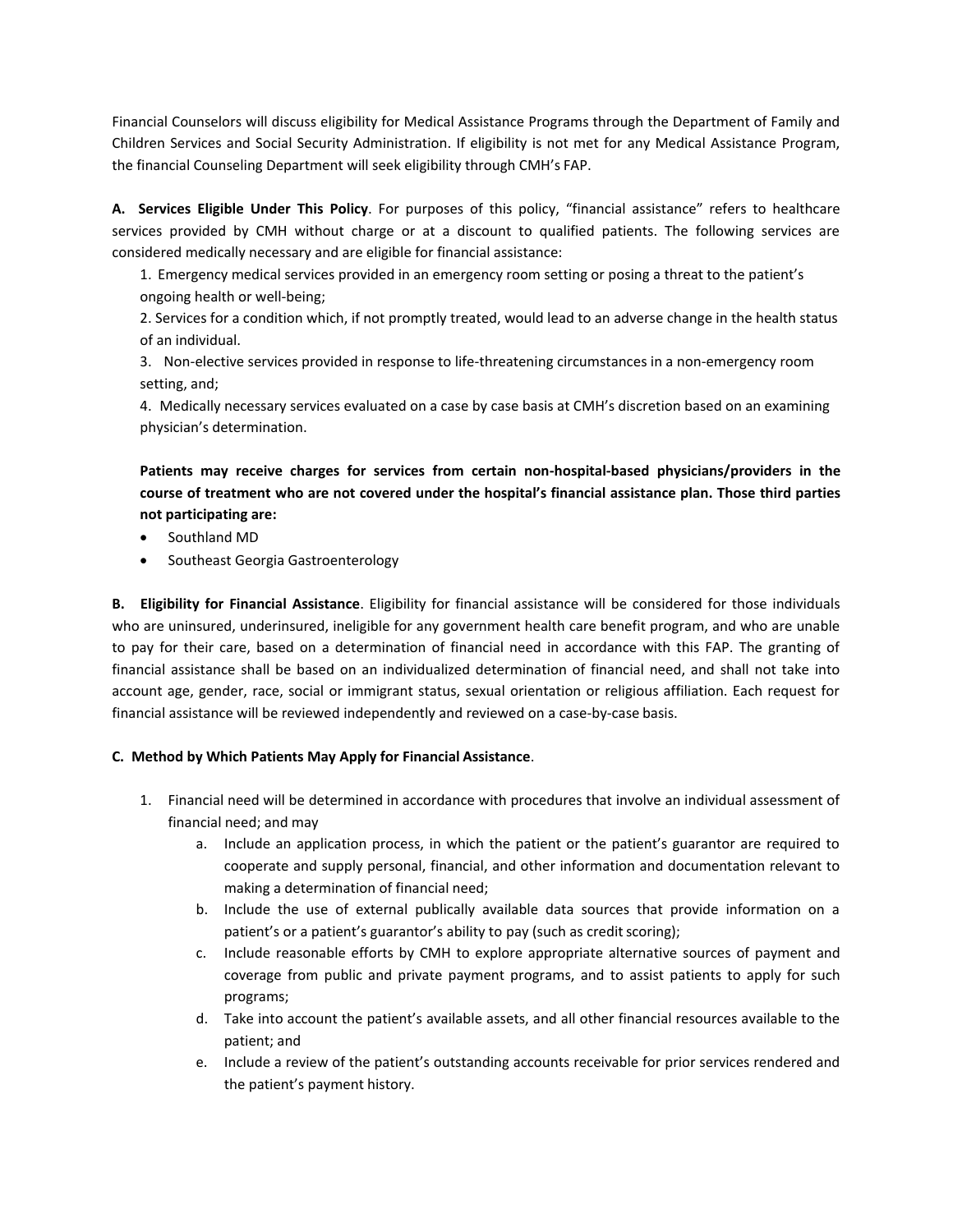- 2. It is preferred but not required that a request for financial assistance and a determination of financial need occur prior to rendering of non-emergent medically necessary services. However, the determination may be done at any point in the collection cycle. The need for financial assistance will be re-evaluated at each subsequent time of services if the last financial evaluation was completed prior the current fiscal year which begins July  $1<sup>st</sup>$  or at any time additional information relevant to the eligibility of the patient for charity becomes known.
- 3. CMH's values shall be reflected in the application process, financial needs determination, and granting of financial assistance. Requests for charity shall be processed promptly and CMH shall notify the patient or applicant in writing within 5 business days of receipt of a **completed** application.

**D. Presumptive Financial Assistance Eligibility**. There are instances when a patient may appear eligible for financial assistance of discounts, but there is not financial assistance form on file due to a lack of supporting documentation. Often there is adequate information provided by the patient or through other sources, which could provide sufficient evidence to provide the patient with financial assistance. In the event there is no evidence to support a patient's eligibility for financial assistance, CMH could use outside agencies in determining estimated income amounts for the basis of determining financial assistance eligibility and potential discount amounts. Once determined, due to the inherent nature of the presumptive circumstances, the only discount that can be granted is a 100% write off the account balance. Presumptive eligibility may be determined on the basis of individual life circumstances that may include:

- 1. State-funded prescription programs;
- 2. Homeless or received care from a homeless clinic;
- 3. Participation in Women, Infants, and Children programs (WIC);
- 4. Food stamp eligibility;
- 5. Subsidized school lunch program eligibility;
- 6. Eligibility for other state or local assistance programs that are unfunded (e.g. Medicaidspend-down);
- 7. Low income/subsidized housing is provided as a valid address; and
- 8. Patient is deceased with no known estate.

### **Definitions**

For the purpose of this policy, the terms are defined as follows:

**Financial Assistance**: Healthcare services that have been or will be provided but are never expected to result in cash inflows. Financial Assistance results from a provider's policy to provide healthcare services free or at a discount to individuals who meet the established criteria.

**Family:** Using the Census Bureau definition, a group of two or more people who reside together and who are related by birth, marriage, or adoption. According to the Internal Revenue Service rules, if the patient claims an individual as a dependent on his or her income tax return, the individual may be considered a dependent for purposes of the provision of financial assistance.

**Family Income**: Family Income is determined using the Census Bureau definition, which uses the following income when computing federal poverty guidelines:

• Includes earnings, unemployment compensation, workers' compensation, Social Security, Supplemental Security Income, public assistance, veterans' payments, survivor benefits, pension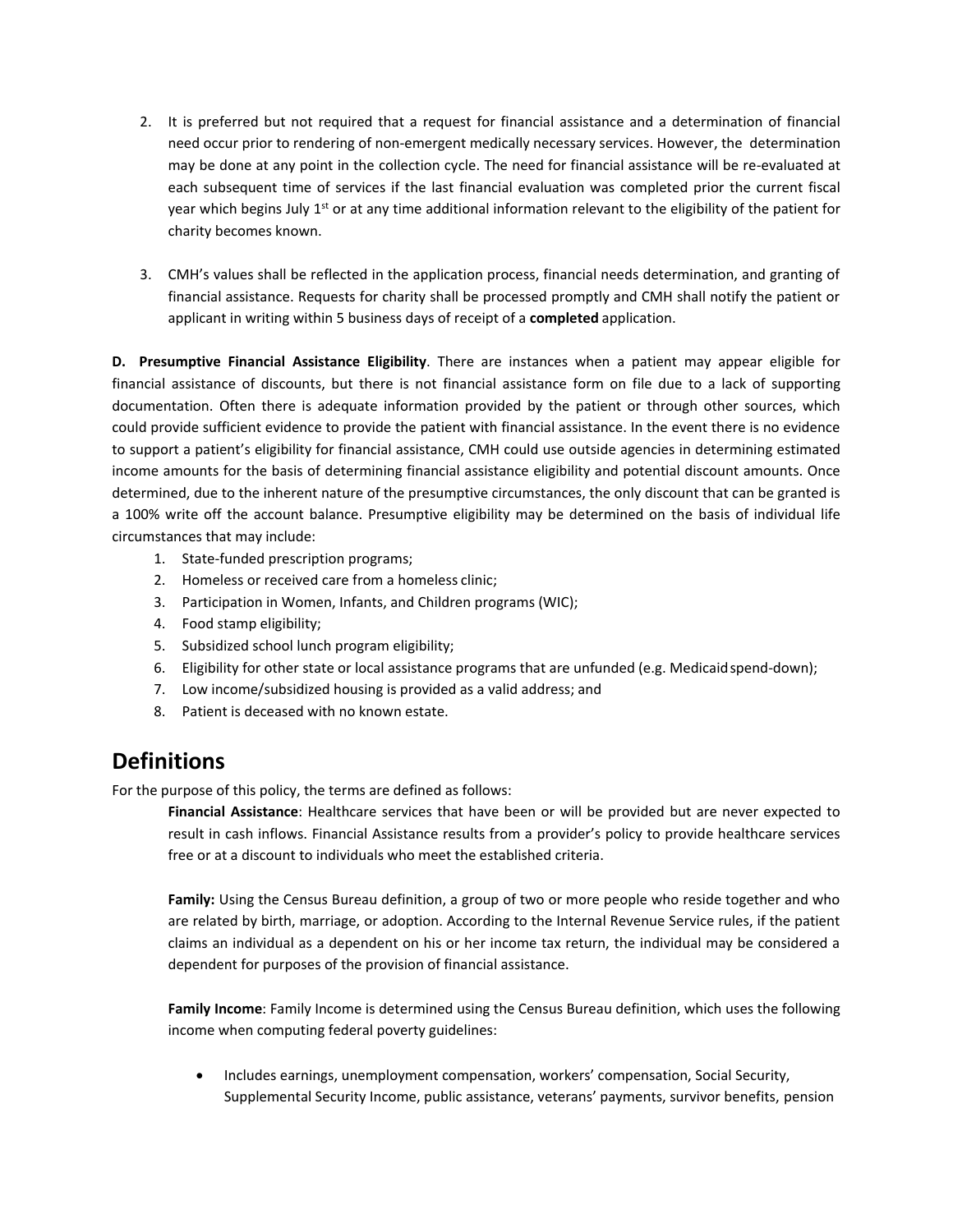or retirement income, interest, dividends, rents, royalties, income from estates, trusts, educational assistance, alimony, child support, assistance from outside the household, and other miscellaneous sources;

- Noncash benefits (such as food stamps and household subsidies) do not count;
- Determined on a before-tax basis;
- Excludes capital gains and losses; and
- If a person lives with a family, includes the income of all family members (Non-relatives, such as housemates, do not count).

**Federal Poverty Guidelines** (FPG): guidelines published annually in the Federal Register; amounts are driven based on income and family size; FPG is used as the basis for determining categorization of financial assistance program.

**Plain Language Summary:** a description of the application process, appropriate times to apply for financial assistance, and contact information for CMH's financial assistance counselor who can provide assistance with the application process.

**Insured**: a patient with health insurance coverage

**Uninsured**: the patient has no level of insurance or third party assistance to assist with meeting his/her payment obligations

**Underinsured:** The patient has some level of insurance or third party assistance but still has out-ofpocket expenses that exceed his/her financial abilities.

**Discount**: an adjustment to reduce the balance due on an account.

**Gross charges**: The total charges at the organization's full stablished rates for the provision of patient care services before deductions from revenue are applied.

**Emergency medical conditions**: Defined within the meaning of section 1867 of the Social Security Act (42 U.S.C. 1395dd).

**Medically necessary**: as defined by Medicare (services or items reasonable and necessary for the diagnosis or treatment of illness or injury.

**Emergent Admission**: a condition requiring immediate medical attention, time delay would be harmful to the patient; illness is acute and/or potentially threatening to life or function.

**Urgent Admission**: a condition requiring medical attention within a short period; a possible danger exists to the patient if medically unattended.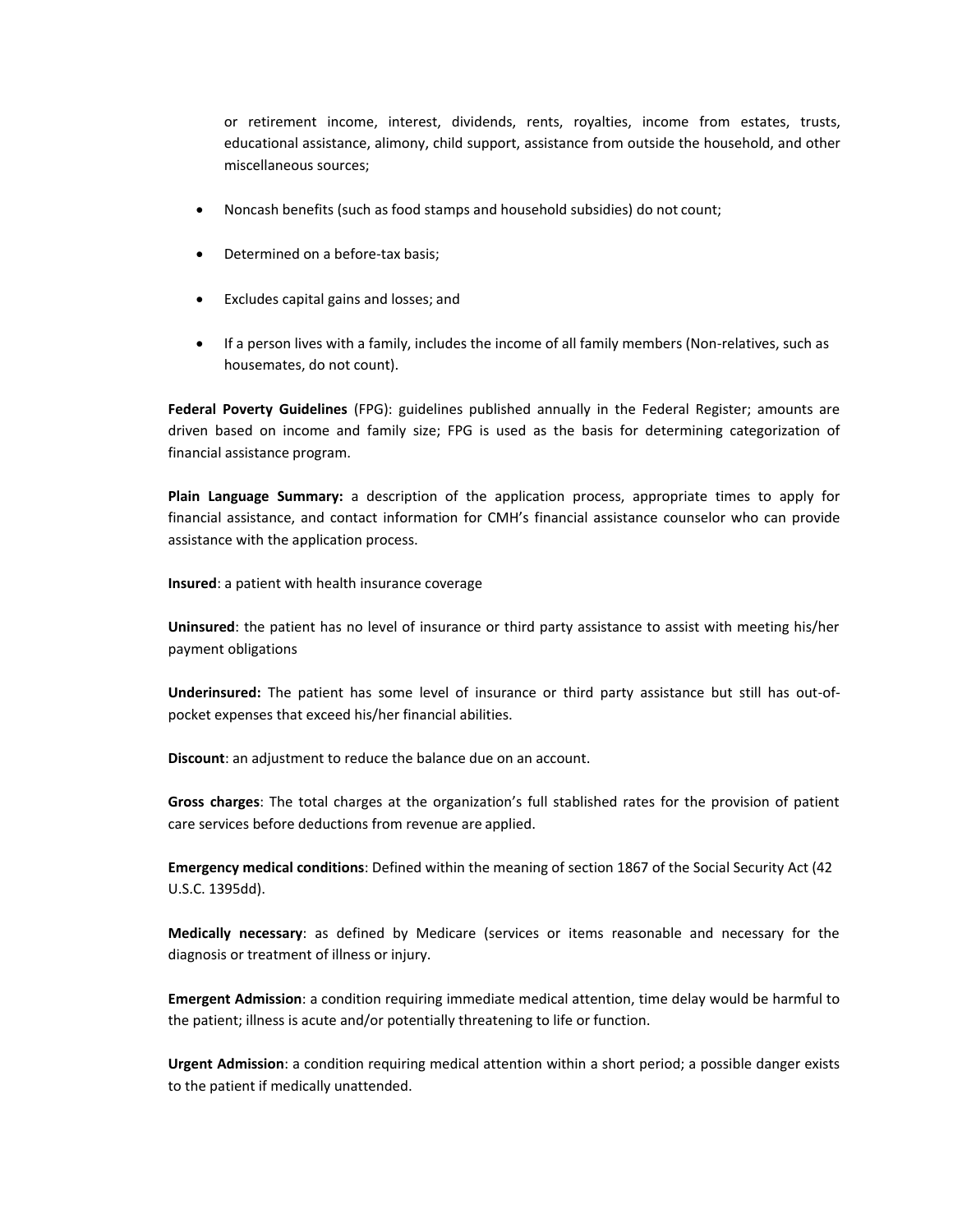**Non-Urgent Admission**: a condition which does not require the resources of an Emergency Department or emergency services; referral for routine medical care may or may not be needed; illness is non-acute or minor in severity.

### **PROCEDURES**

- 1. Patients/guarantors requesting financial assistance are referred to the Financial Counselors (FC) or Benefit Specialist at the time of registration for outpatient services and emergency department, (after medical screening has been completed), social services request, or from the Patient Financial Services Department. Patients admitted for inpatient or observation services may be visited by the FC after the patient has been placed in a room and stabilized.
- 2. FC will discuss with the patient/guarantor the FAP requirements and application process. If verification is not provided at the time of the interview, the patient/guarantor will be required to provide within 30 days. CMH cannot deny assistance due to an applicant's failure to provide information or documentation not specified in the FAP or the application. The patient/guarantor will be required to complete a Financial Assistance application and provide proof of the following:
	- Most recent bank statements for personal and business checking and savings accounts;
	- Recent pay stub(s) with validation of pay frequency;
	- Current year W-2 form and/or recent year tax return;
	- Written verification of wage from employer;
	- Written verification from public welfare agencies or other government agencies which can attest to the patient's gross income status for the past 12 months;
	- Social security award letter;
	- Verification of pension or retirement income;
	- Attorney and/or child support court order or divorce decree;
	- Unemployment income notice;
	- State of Georgia separation notice and status of unemployment filing;
	- Verification of student status;
	- Monthly expenses (i.e., utilities, auto payment, insurance, loans, etc.);
	- Patients seeking assistance due to medical indigence may need of submit evidence of assets.

Applications made on behalf of deceased patients must have verification of income and information concerning the value of the patients' estate and provide a death certificate. CMH will make an attempt to verify the patient's estate through websites, court documents, and newspapers.

3. CMH shall make available on request, free of charge, by mail and at the hospital (at the emergency department and admissions) in English and Spanish; the FAP, application form, and plain language summary.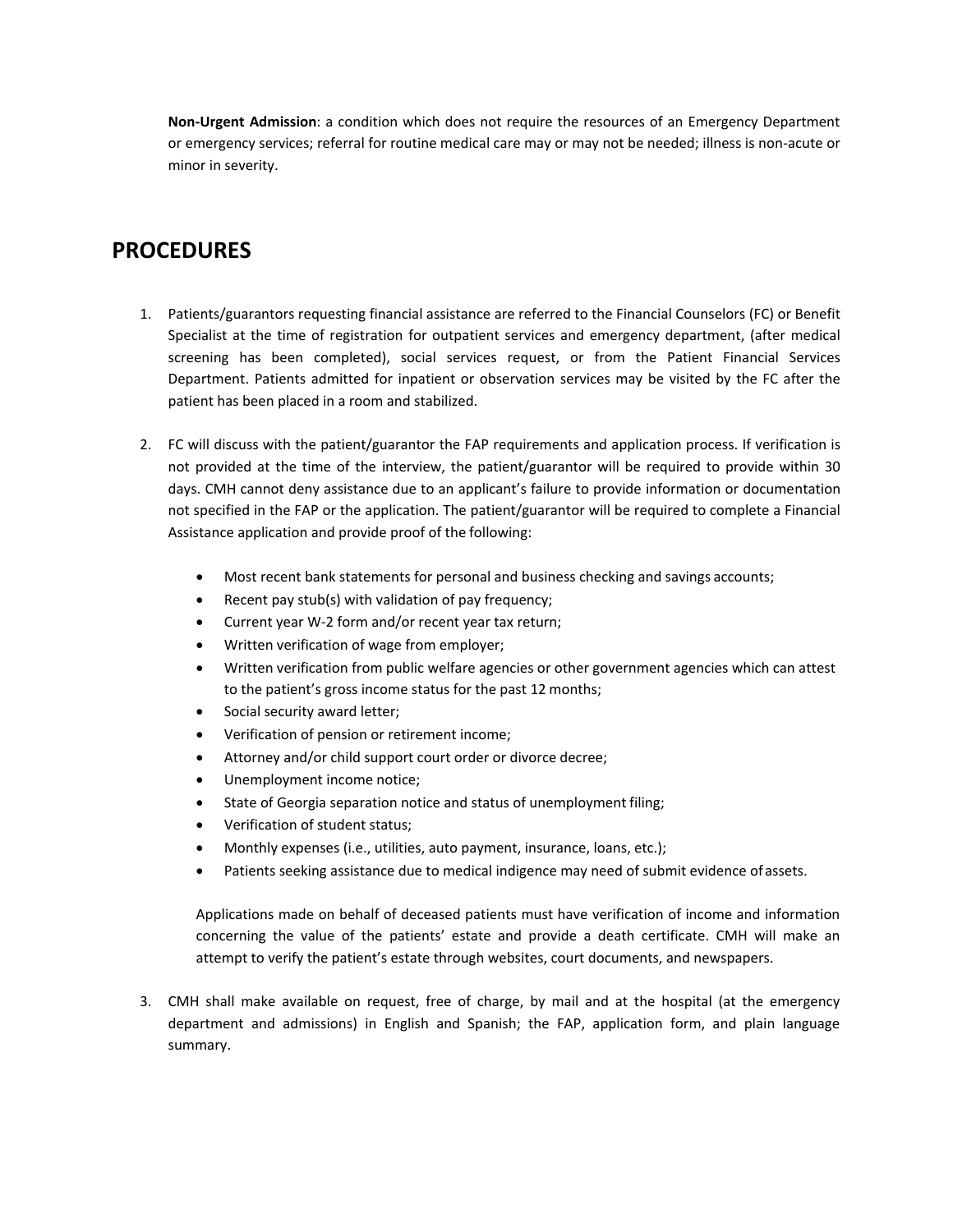- 4. Patients/guarantors may contact CMH's financial counselor directly at 912-470-2405 if they feel they may qualify for financial assistance.
- 5. Upon receipt of the completed application including necessary documentation, calculation of the household size and annual household income is computed and compared to the Federal Poverty Guidelines (FPL) to determine the percentage of assistance a patient/guarantor is eligible to receive. Patients whose annual household income is below the Gross Income Ceiling for potential Medicaid eligibility are required to apply for Medicaid.
	- Patients who choose not to utilize current benefits they may be eligible for, i.e. Veterans benefits, Medicare, Medicaid, and commercial insurance will not be considered for the FAP Program.
	- Patients who choose to apply CMH's accounts for the purpose of meeting medically needy spend down to receive ongoing Medicaid will not be allowed to apply for the financial assistance program for that account.
	- Patients/guarantors over eighteen (18) years of age but classified as dependents for tax purposes due to student eligibility, will have a total household size including parents and subsequent income.
	- Patients/guarantors under twenty-one (21) years of age living in the home with their parents will have a total household size including parents and parents' income. If the patient/guarantor can provide proof of self-sufficiency, the situation will be evaluated and may be considered on patient's/guarantor's income alone.
	- Patients applying for prior year dates of service eligibility will be determined based on the income of that year.
- 6. Patients/guarantors not eligible for other medical assistance programs will be processed under the FAP guidelines using the following categories:
	- **Indigent**  Patients whose annual household income is below 125% of the FPL, the application accounts will be adjusted to zero balances.
	- **Charity**  Patients whose annual household income is greater than or equal to 125% but not greater than 200% of the FPL, the applicable accounts will be adjusted by the appropriate percentages.
		- (a) An adjustment of 75% of the gross charges for charges for patients whose annual household income is between 125% and 150% of FPL.
		- (b) An adjustment of 65% of gross charges for patients whose annual household income is between 150% and 175% of FPL.
		- (c) An adjustment of 55% of gross charges for patients whose annual household income is between 175% and 185% of FPL.
		- (d) An adjustment of 45% of the gross charges for charges for patients whose annual household income is between 185% and 200% of FPL.
	- **Catastrophic** patients whose annual household income is greater than 200% FPL may qualify for charity adjustments on applicable accounts if consideration of CMH patient obligations reduces the annual household income to the appropriate FPL.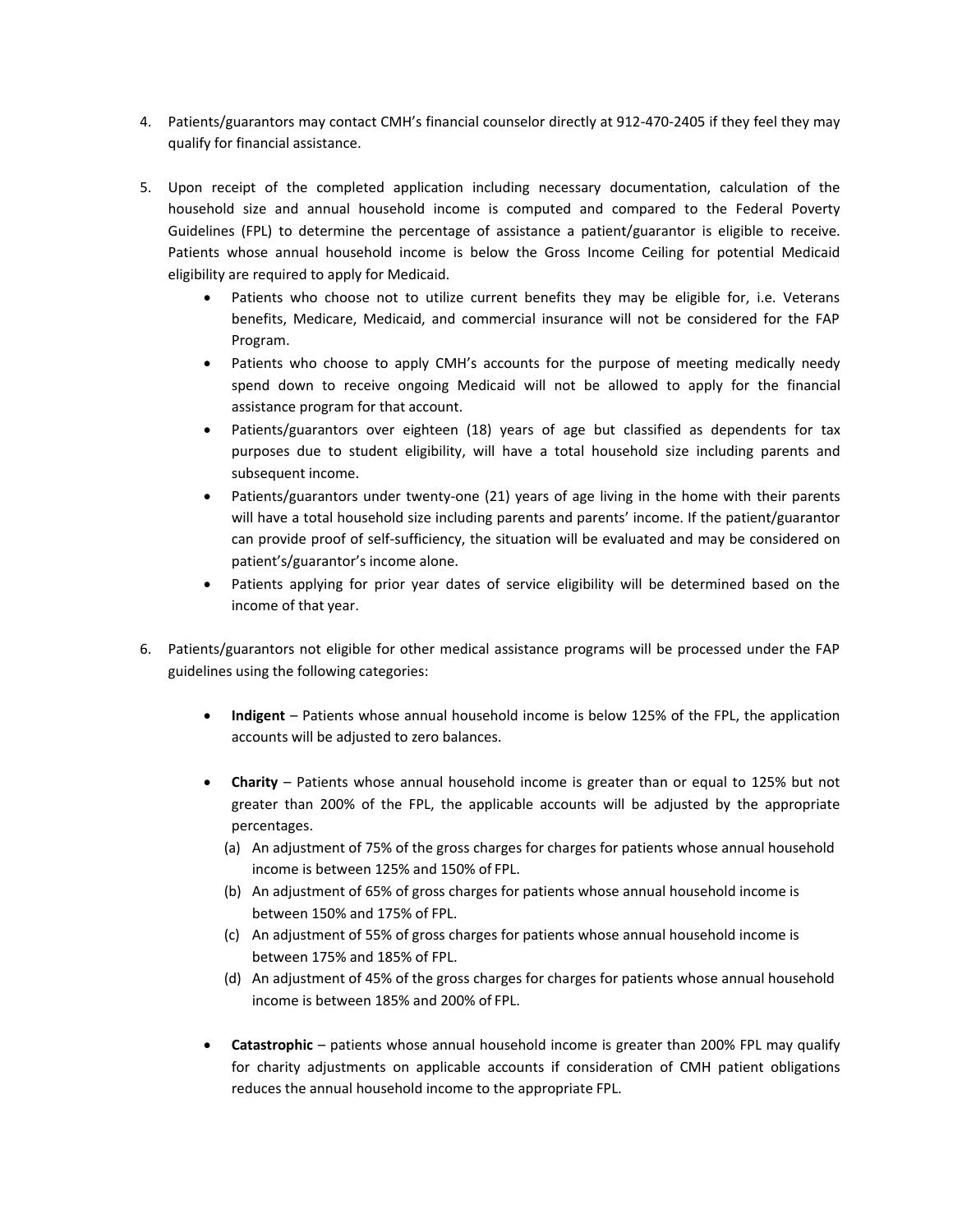- (a) In the instance that the patient's total annual household income is less than the total liability or charges, and the liability results in the income falling below the 200% of the FPL, then the patient may be eligible up to a maximum of an 85% adjustment.
- 7. Notification of status of completed application is provided to the patient/guarantor within five (5) working days of receipt of needed information. Approved applications are valid until the end of the hospital's current fiscal year (June 30). If the patient's circumstances change, a re-validation may be completed in writing or verbally between the financial counselor and patient/guarantor. A new financial assistance application is required at the beginning of CMH's fiscal year (July 1).
- 8. Incomplete applications are held for thirty (30) days. If no documentation is provided to complete the application, a denial letter is sent to the patient/guarantor. The application may be completed if the patient/guarantor provides the requested information within fifteen (15) working days of the denial. Notification of status of completed application will be mailed within fifteen (15) working days of receipt of needed information.
- 9. The application and documentation will become property of CMH and is to be kept confidential in the same manner as medical records. However, this information will be used for aggregate reporting purposes only.
- 10. Patients who are insured or have a third-party liability claim are only eligible to apply for financial assistance in the event they have a remaining balance after all payment resources are exhausted. Additionally, CMH may make adjustments for medically indigent patients whose medical or hospital bills from all related and unrelated health care providers, after payment by all third-party sources, would cause the patient significant financial hardship.
- 11. If a patient has already established a payment plan or made payments on his/her account, and subsequently approved for financial assistance, any payments of the co-pay amount will either be applied to other outstanding accounts or refunded to the patient if no other outstanding accounts exist.

### **Calculations of amounts charged to patients**

- 1. CMH uses the lookback method to determine the Amounts Generally Billed (AGB) to patients who qualify for financial assistance. This means that CMH reviews the actual past claims paid to the hospital by Medicare fee-for-service together with all private health insurers paying claims to the hospital. CMH will not bill a financial assistance eligible person more than the AGB rate.
- 2. The AGB percentage is readily available upon request. For a written description of how CMH determined this percentage, please contact our Financial Counselor. CMH will mail the patient a copy of the information free of charge.
- 3. CMH does not bill or expect payment of gross/total charges from individuals who qualify for financial assistance, or who have no health insurance but does not qualify for financial assistance (i.e.self-pay)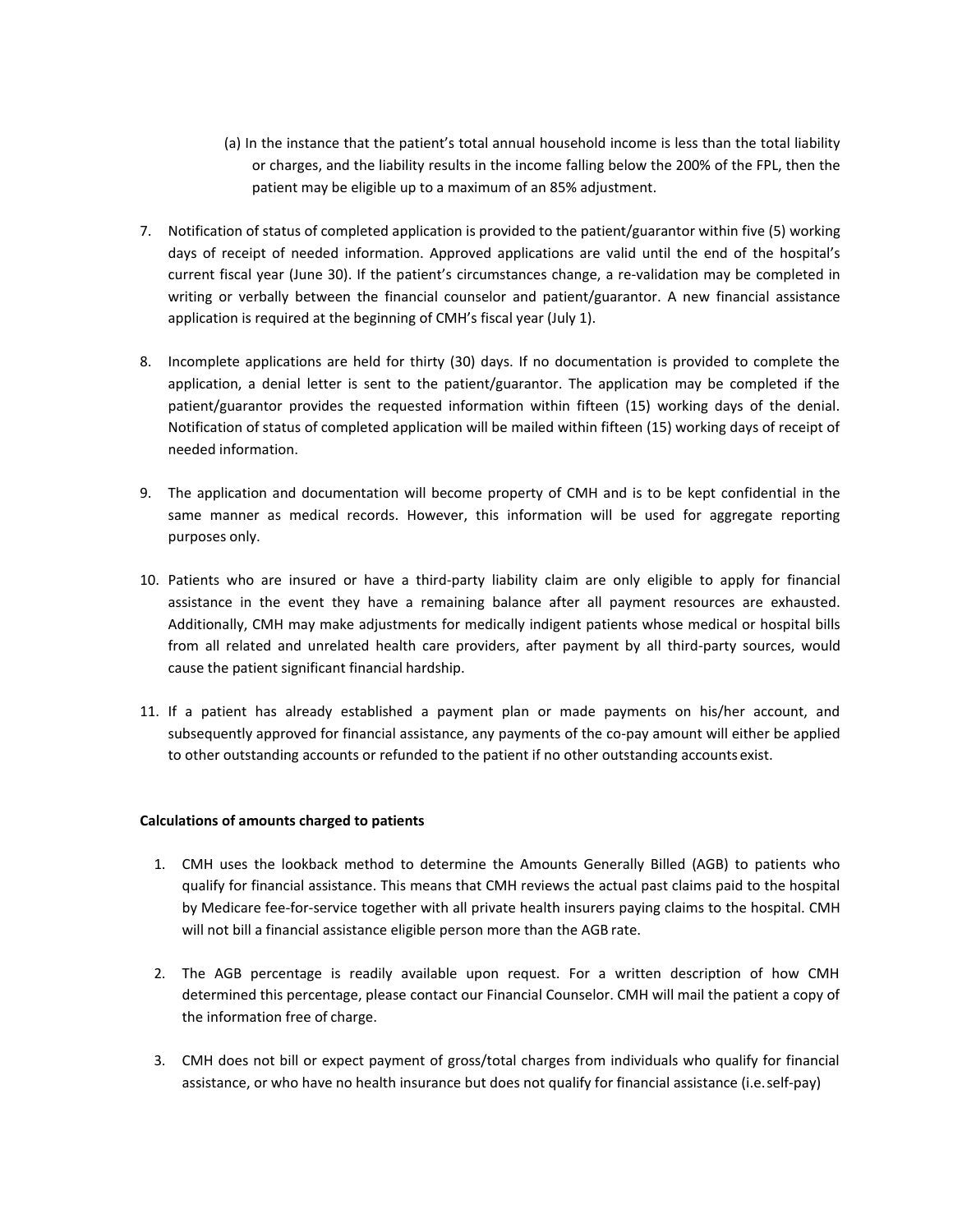#### **Publication of Policy**

- 1. CMH will take the following measures to publicize its FAP policy, free of charge:
	- Provide copies of policy at access points in the facility
	- Post this policy and FAP (in English and Spanish) on CMH internet page for the public to view and print.
	- Provide/mail copies or email copies when requested via phone or mail form financial counselors, financial advisors, or any collection agencies working on our behalf.
	- Offer a paper copy of the FAP, the application, and a plain language summary to patients as part of the intake or discharge process.
- 2. Plain language version of the Financial Assistance summary document and application will also be provided in Spanish, free of charge, when requested. Spanish versions will also be posted on CMH internet site.

### **Patient Collections**

CMH makes reasonable efforts to ensure that patients are billed for their services accurately and timely. CMH will attempt to work with all patients to establish suitable payment arrangements if payment in full cannot be made at the time services are provided or upon the first patient bill being delivered to the patient. Typically, patients will receive their first statement 15 days of discharge from the facility.

CMH established a self-pay fee scheduled to consistently discount uninsured patient bills. At the time of admission if a patient is uninsured, the patient is registered as self-pay. CMH will automatically discount each self-pay visit as registered. Once an FAP is completed and approved, the discount will be reversed and appropriate FAP discount will be applied.

#### **Patient Billing Notices and Time Frames**

- Uninsured patients will receive their first statement within 15 days of discharge from thefacility.
- The first 3 statements will include an overview of CMH's FAP that will contain information about the program, contact information for CMH financial Counselor, and where to obtain a copy of the FAP free of charge.
- Before pursuing extraordinary collection actions (defined below), CMH makes reasonable efforts to determine whether an individual is FAP eligible. The patient billing supervisor has the final authority for determining whether reasonable efforts have been made and the required information to submit with an application for financial assistance.
	- A plain language summary and application before discharge and one post-dischargemailing.
	- A "conspicuous written notice" (availability of FAP, phone number for assistance, and URL for FAP documents) with every bill during the 120 days post-discharge.